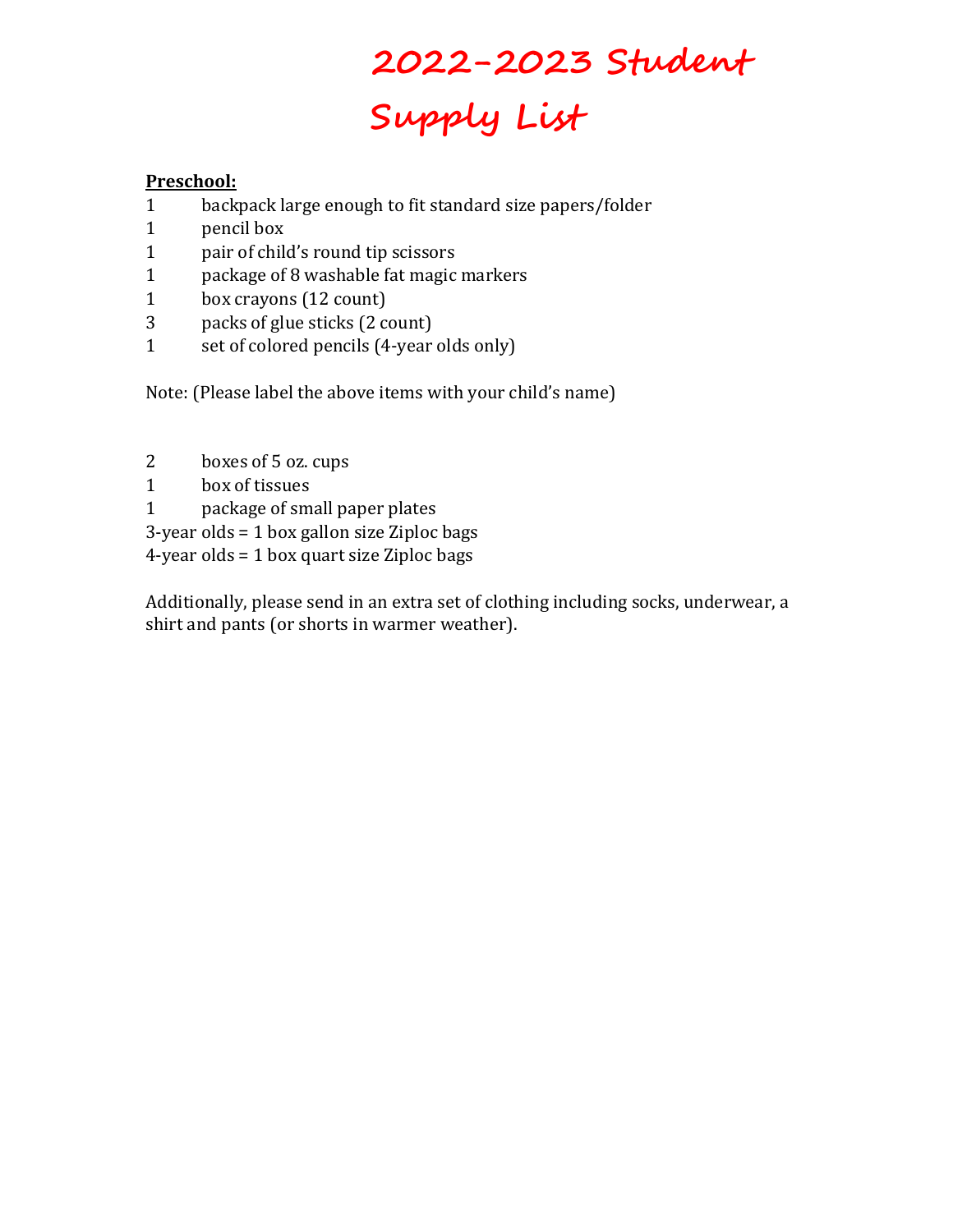## **Kindergarten: Each child will need:**

- pair of Velcro gym shoes (to be kept at school) (labeled)
- 1 book bag (labeled)
- 1 double pocket plastic folder (labeled)
- packages of 8 washable fat magic markers (one for each semester)
- packages of 8 count crayons (first and second quarter)
- packages of 24 count crayons (third and fourth quarter)
- medium size pink erasers
- 3 dozen #2 pencils (plain)
- glue sticks
- bottle of glue
- pkg of black Expo markers
- pair of scissors (labeled)
- pair of extra clothes (uniform, socks, and underwear) in a labeled bag
- box of tissues
- bottles of hand sanitizer
- container of disinfecting wipes

## **Art**

- 1 art shirt
- 1 roll of paper towels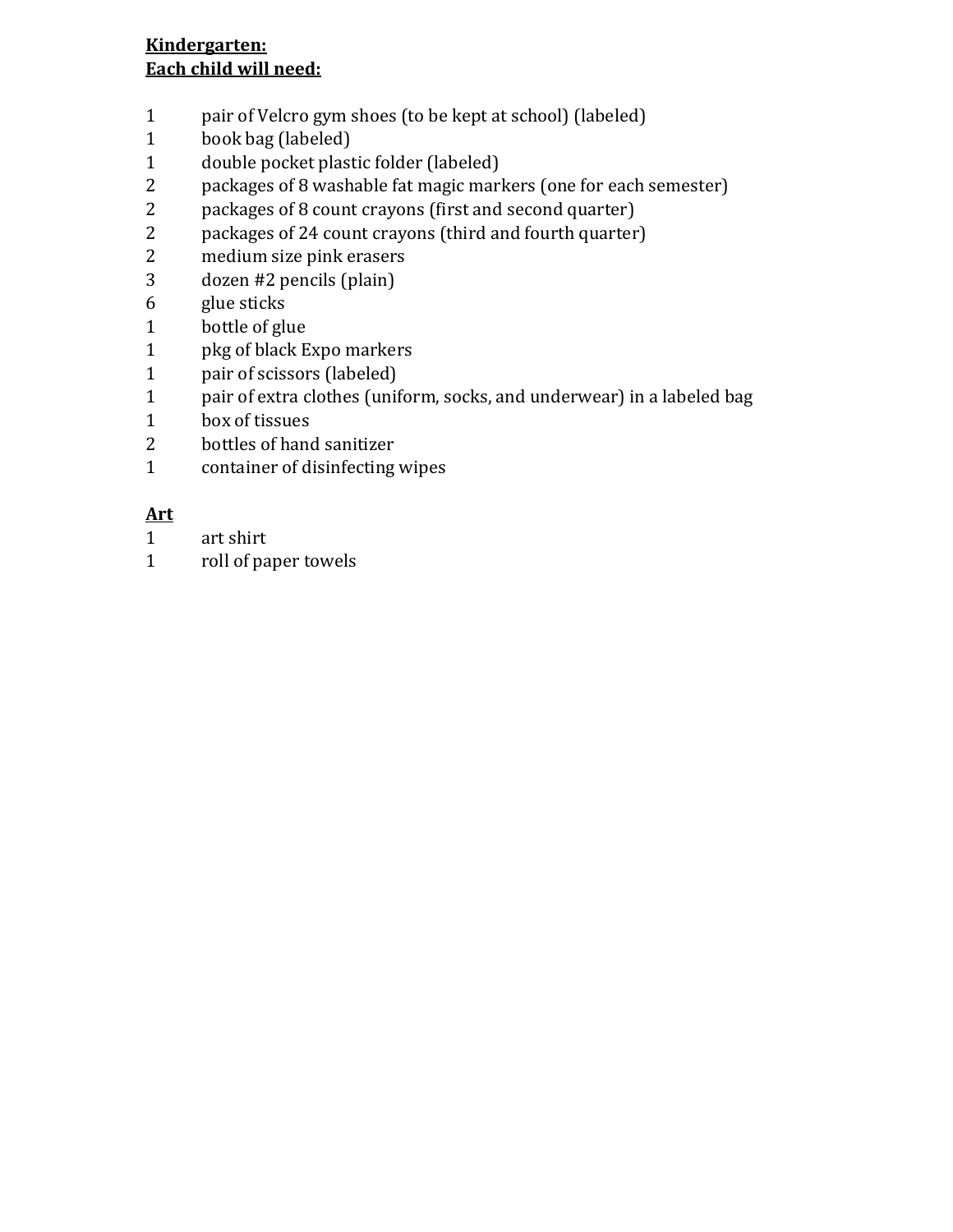#### **Grade 1:**

#### *Please put your name on all items!*

No Trapper Keepers

- 1 small hand sanitizer for personal use
- 1 book bag or backpack
- 1 pencil box
- 3 pkg. pink erasers, 6 total (not pencil top)
- 18 #2 pencils with erasers (plain not decorative)
- 2 yellow highlighters
- 4 low odor dry erase markers
- 2 boxes washable markers
- 2 boxes of crayons (16 or 24)
- 1 pair of scissors
- 8 small glue sticks (or 4 large)
- 1 double pocket folder (pockets on bottom plastic is nice)
- 1 box of tissues (regular size, any brand)
- 1 roll of paper towels
- 2 containers of disinfecting wipes

## **Art**

1 art shirt

1 roll tin foil

## **Spanish**

1 container of disinfecting wipes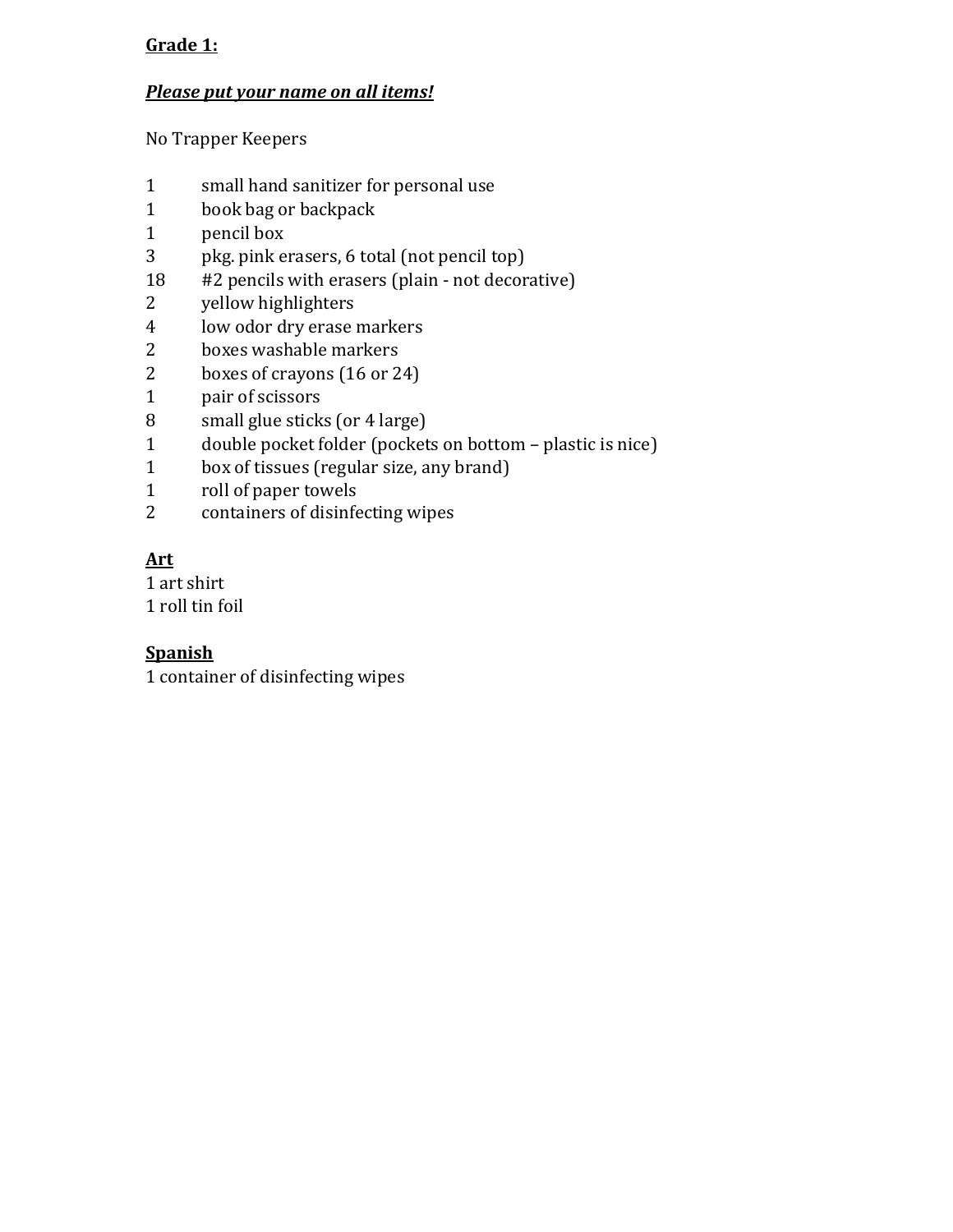### **Grade 2:**

## No Trapper Keepers PLEASE ONLY LABEL FOLDERS AND NOTEBOOKS

- 1 small hand sanitizer
- 3 folders
- 2 24 pack of crayons (send in 2<sup>nd</sup> pack after Christmas break)
- 3 packs of dry erase markers (thin)
- 1 pair of scissors
- 4 packs of glue sticks
- 4 bottles of white school glue
- 1 pack of 18 #2 wooden pencils
- 2 boxes of tissues
- 4 handheld erasers
- 3 stacks Post it notes
- 2 packs (at least 8) washable markers (send in  $2<sup>nd</sup>$  pack after Christmas)
- 1 Plastic pencil case
- 2 spiral notebooks
- 3 pink or yellow highlighters
- 1 set of headphones for Chromebook
- 1 roll of paper towels

Girls – 1 box gallon size Ziploc bags

Boys – 1 box quart size Ziploc bags

# **Art**

1 art shirt 1 roll of paper towels

## **Spanish**

1 box tissues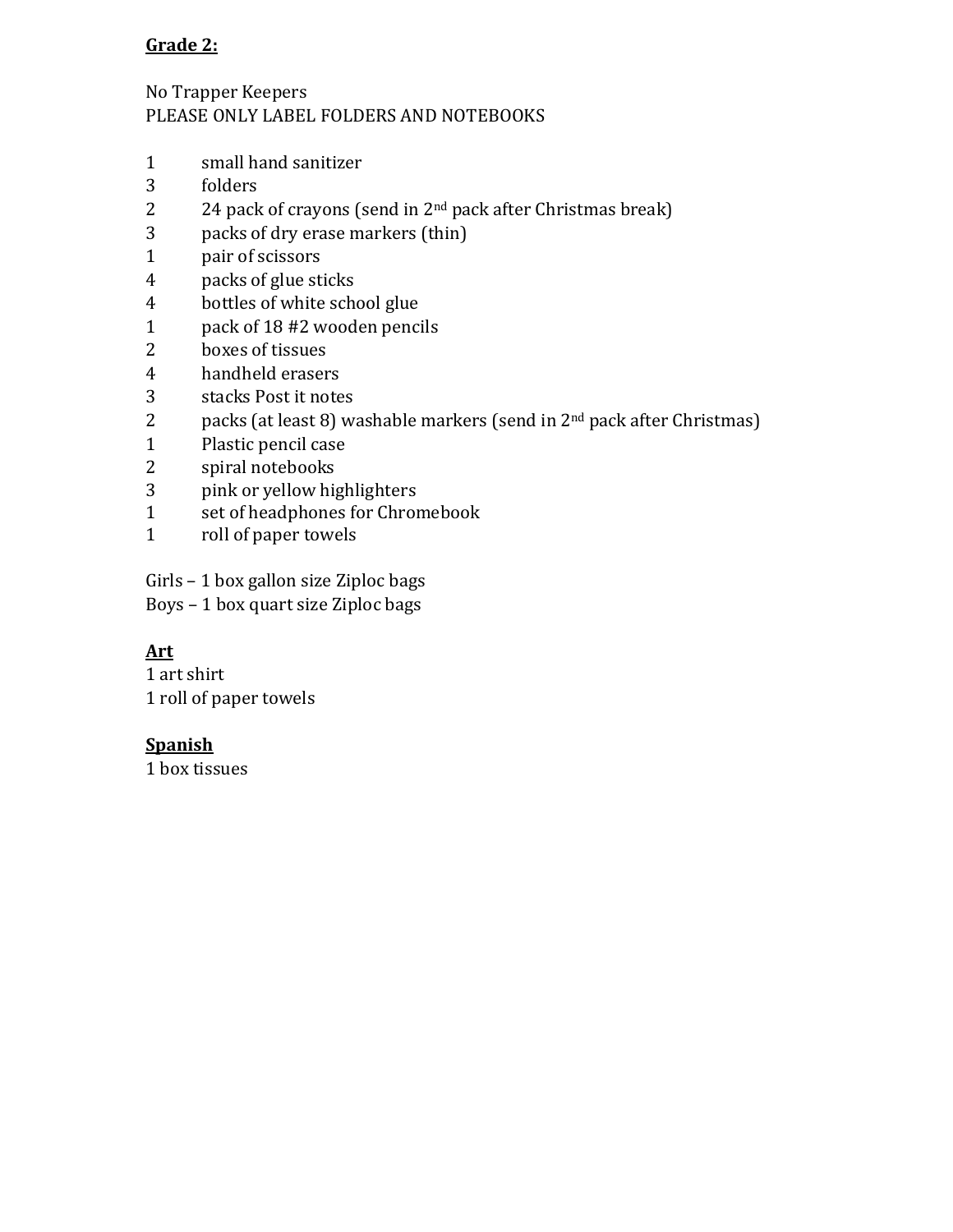## **Grade 3:**

#### *Please put your name on all items!*

- 1 small hand sanitizer for personal use
- 1 soft eraser
- 24 #2 brown-wood pencils with erasers no mechanical pencils
- 1 set of thin markers
- 1 set of thick markers
- 1 set of colored pencils
- 3 glue sticks
- 2 composition notebooks
- 1 box of tissues
- 3 double pocket folders for Specials
- 4 highlighters of different colors
- 1 box of gallon size bags for classroom (Boys)
- 1 sleeve of plastic cups (Girls)
- 1 Sharpie permanent marker
- 1 container of disinfecting wipes

# **Art**

- 1 art shirt
- 1 package of non-coated paper plates

## **Spanish**

1 folder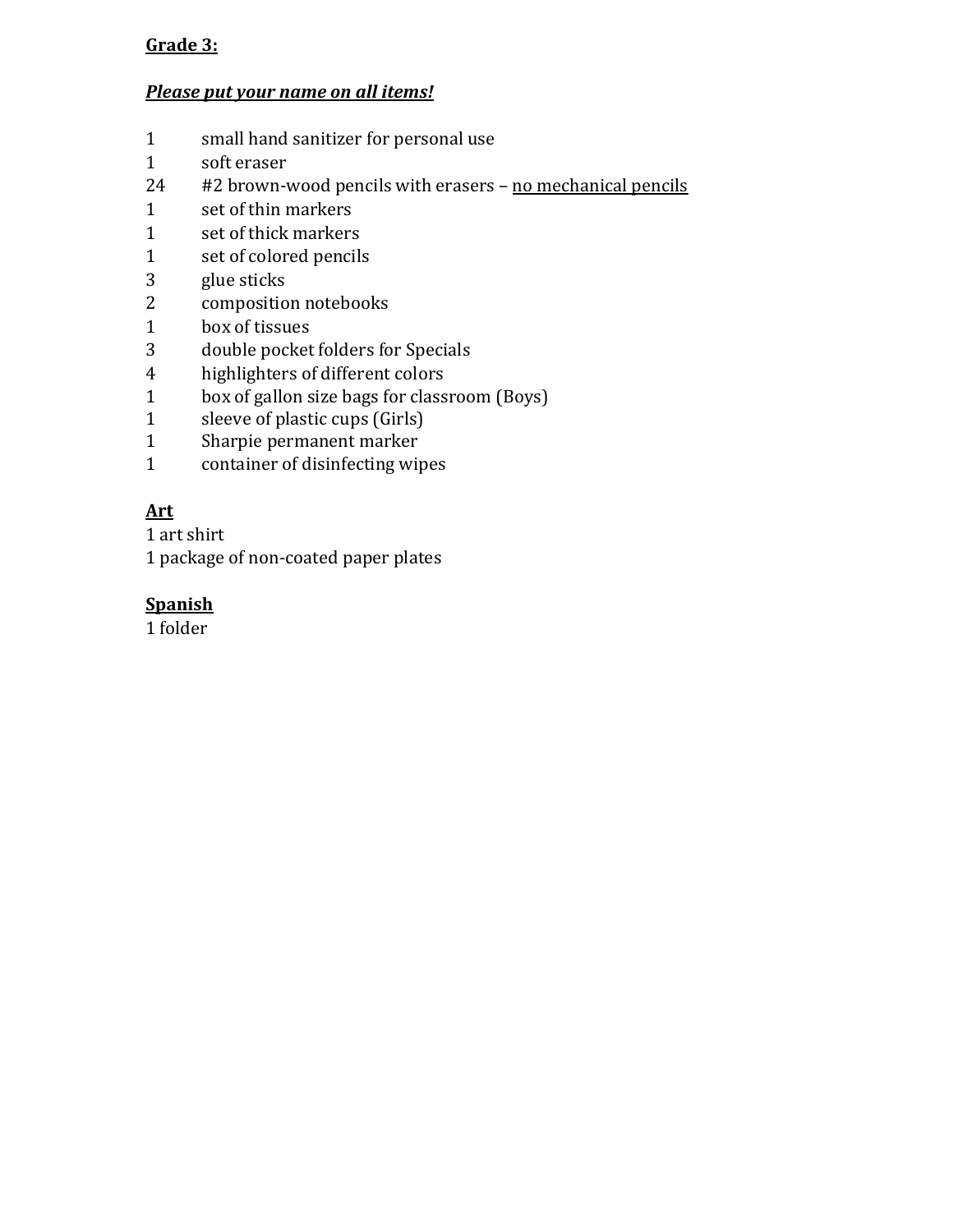#### **Grade 4:**

#### *Please put your name on all items and clothing!*

- 1 zippered pencil pouch
- 2 pink erasers
- 12 Ticonderoga #2 pre sharpened pencils
- 1 set Crayola Colored Pencils
- 4 Highlighters (different colors)
- 1 box Crayola Crayons
- 1 set Crayola Classic Broadline Markers
- 1 dry erase marker
- 1 pair 8 in. scissors
- 1 small bottle Elmer's Glue
- 1 large Elmer's Glue Stick
- 1 pack square Post-its
- 1 3-ring, 1 inch binder with inside pockets
- 1 roll paper towels
- 2 containers of sanitizing wipes (without floral scent)

1 box of gallon bags- GENTLEMAN 1 box of quart bags- LADIES

OPTIONAL: Preferred Headphones for chromebook

## **Art:**

- 1 art shirt
- 1 box large Ziploc bags
- 1 spiral bound sketch book (5.5 x 8.5 or 9 x 12) with white paper

## **Spanish:**

1 folder 1 container of sanitizing wipes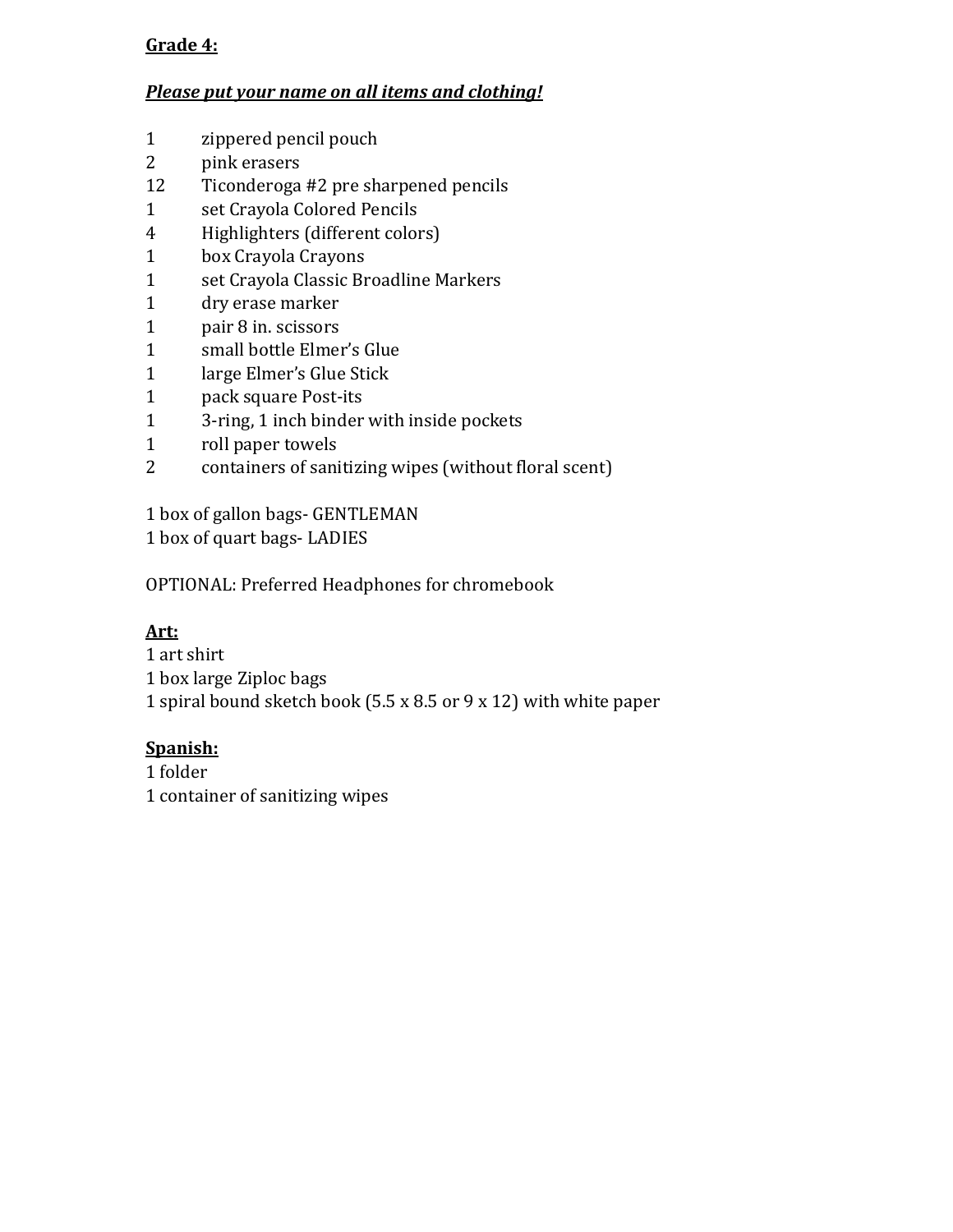## **Grade 5:** *Please put your name on all items!*

## **5 Homeroom:**

- 1 red pen
- 1 school box
- 12 #2 pencils with erasers
- 1 set of markers/crayons or colored pencils (16 or 24 count)
- 1 highlighter (any color)
- 3 ballpoint pens (black or blue ink)
- 1 pair of scissors
- 1 small bottle of Elmer's Glue or glue stick
- 2 large packages of notebook paper
- 1 double pocket folder
- 2 boxes of tissues
- 1 spiral notebook
- 1 personal hand sanitizer to hang from belt or keep in pencil pouch
- 1 container of disinfecting wipes

# **5 Math:**

- 1 yellow two pocket folder
- 1 pack of lined paper
- 1 calculator
- 1 ruler

## **5 Science:**

1 pack of colored pencils

## **1 GREEN spiral notebook and one GREEN folder**

- 1 lined composition notebook (Field notebook -you can use last year's if not full!)
- 1 pack Post-it notes
- 1 pack index cards
- 1 roll of paper towels
- 2 low odor dry erase markers

# **5 Religion:**

1 highlighter

# **5 Art:**

- 1 art shirt
- 1 box large Ziploc bags
- 1 spiral bound sketch book (5.5 x 8.5 or 9 x 12) with white paper

# **5 Spanish**

- 1 half inch 3 ring binder
- 1 pack of notebook paper
- 1 set of dividers
- 1 binder pouch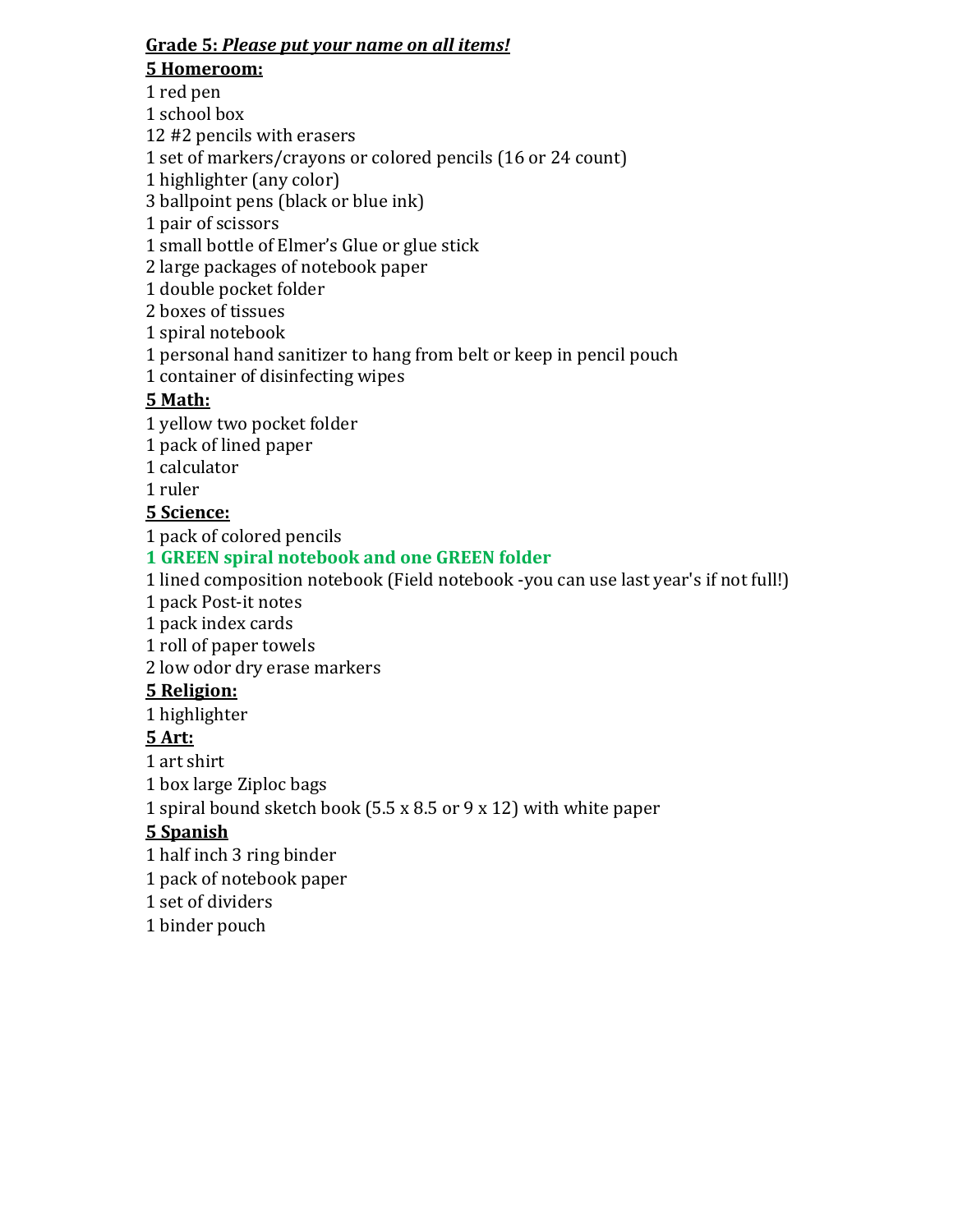#### **Grade 6:** *Please put your name on all items!*

1 pencil pouch or school box

12 #2 pencils with erasers (mechanical pencils are acceptable)

1 set of markers

2 pens (black or blue)

1 box of tissues

1 pair of scissors

1 bottle of glue or 2 glue sticks

2 containers of wipes (hand or sanitizing)

## **6 Social Studies:**

## **1 BLUE spiral notebook and one BLUE folder**

# **6 Math:**

One-inch binder

1 pack of lined paper

1 calculator

1 ruler

# **6 ELA:**

One-inch binder

- 1 package of large post-its
- 1 package of lined index cards

# **6 Science:**

1 pack of colored pencils

## **1 GREEN spiral notebook and one GREEN folder**

1 lined composition notebook (Field notebook -you can use last year's if not full!)

1 pack Post-it notes

1 pack index cards

1 roll of paper towels

2 low odor dry erase markers

# **6 Religion:**

## **1 RED folder**

1 lined composition notebook

# **6 Art:**

1 art shirt

1 container of hand wipes

1 spiral bound sketch book (5.5 x 8.5 or 9 x 12) with white paper

# **6 Spanish:**

1 half inch 3 ring binder

1 pack of notebook paper

1 set of dividers

1 binder pouch